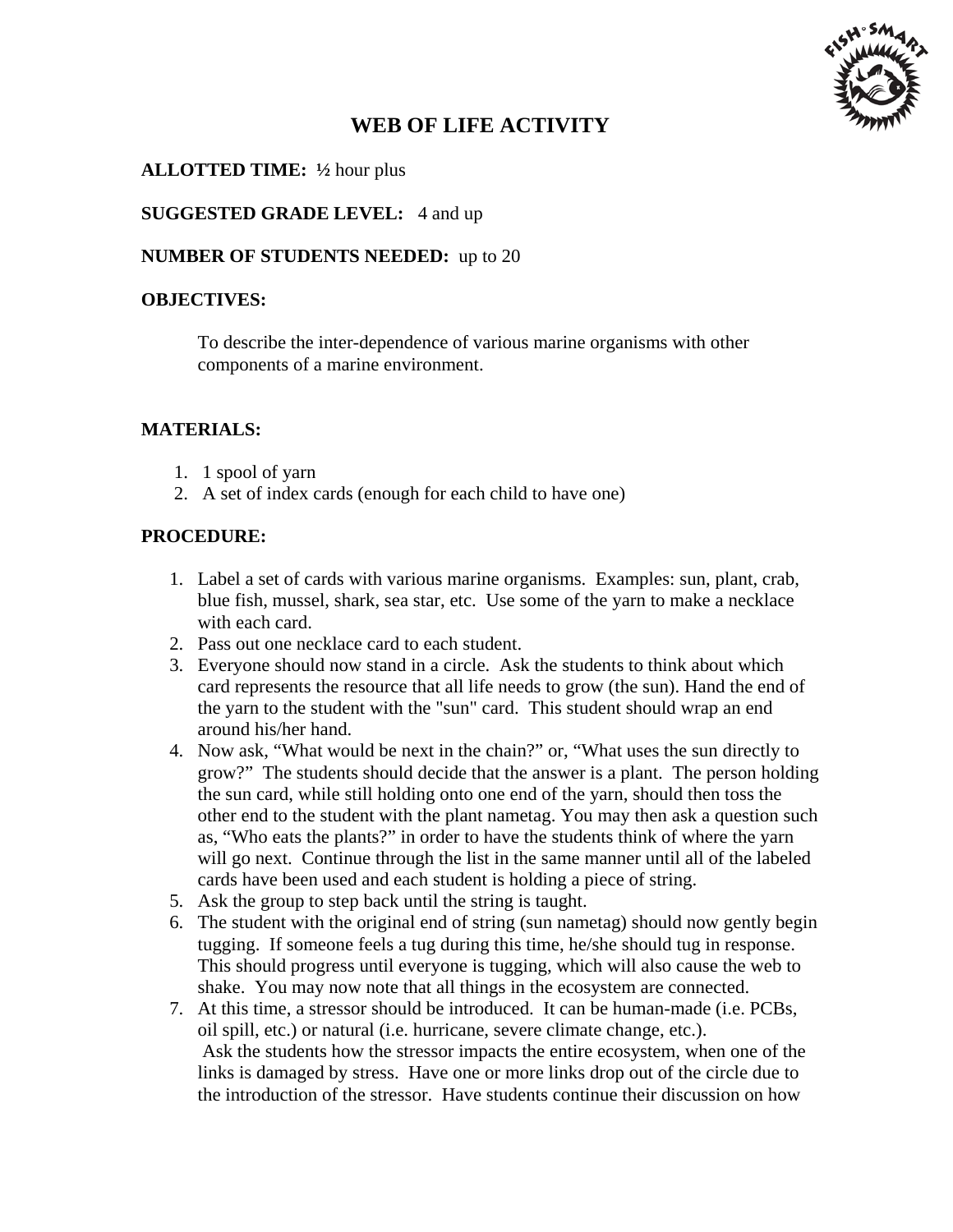

the entire ecosystem is affected if one or more organisms are lost. Repeat this process until enough links have dropped out to illustrate the effect stressors have on the ecosystem.

8. The following are questions that should be asked after playing a few rounds of the game:

**Q:** What happens when we remove a link in the ecosystem? **Possible Answer:** Organisms that depend on it are affected.

**Q:** Were the changes more dramatic when the system was composed of many parts or when it had fewer parts? **A:** Fewer.

**Q:** What can we say about the relationship between how many parts the system has (its complexity or diversity) and how stable it is? **Possible Answer:** In general, complexity makes it more stable.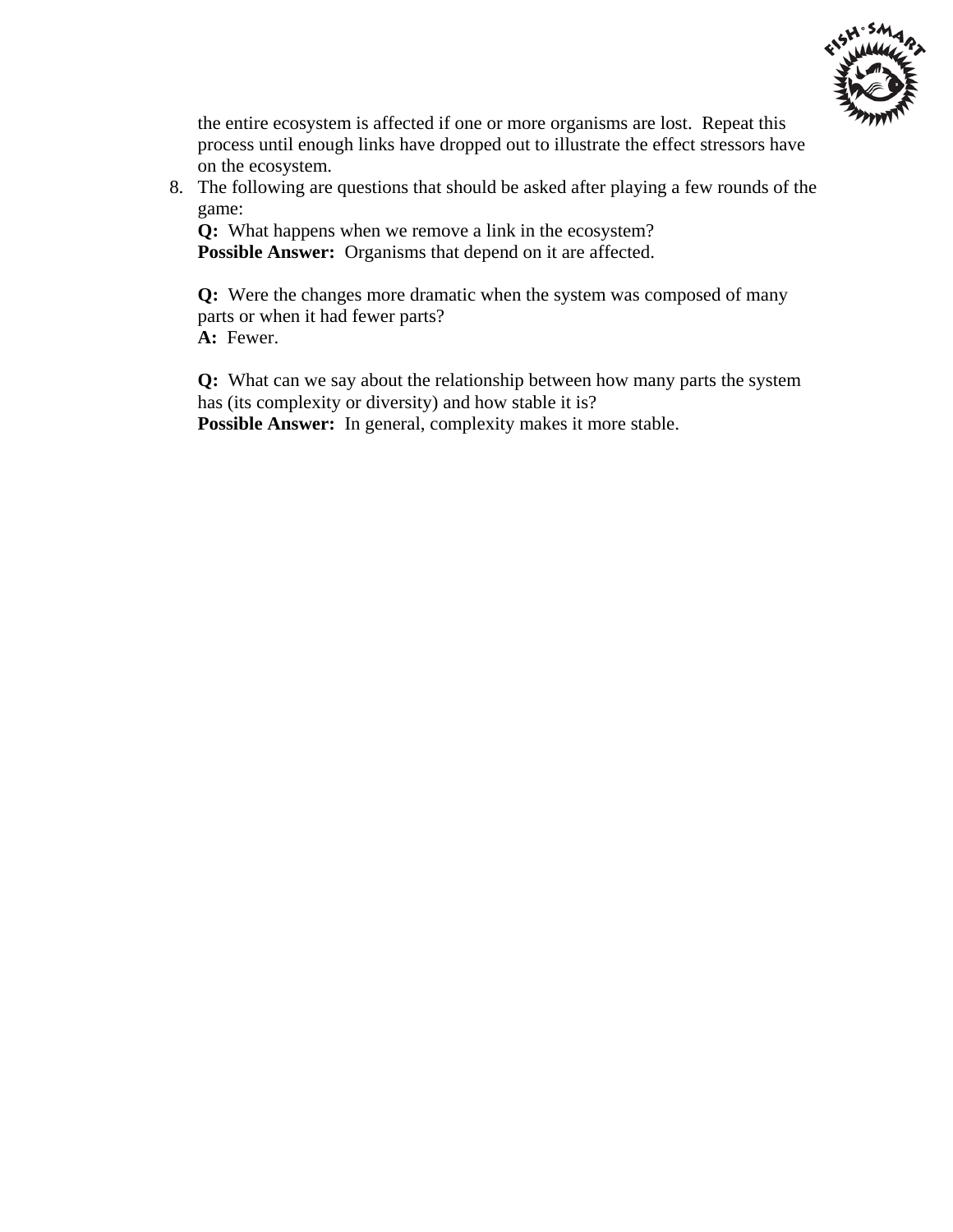#### *Web of Life*

#### **Connections to the Massachusetts Science and Technology/Engineering Curriculum Framework May 2001**

#### **Guiding Principal V: Investigation, experimentation, and problem solving are central to science and technology/engineering education.**

Investigations introduce students to the nature of original research, increase students' understanding of scientific and technological concepts, promote skill development, and provide entry points for all learners.

#### **Guiding Principal VI: Students learn best in an environment that conveys high academic expectations for all students.**

School districts should also invite role models from business and the community (including professional engineers and scientists to visit classes, work with students, and contribute to instruction.

#### **Guiding Principal X: Implementation of an effective science and technology/engineering program requires collaboration with experts, appropriate materials, support from parents and community, ongoing professional development and quantitative and qualitative assessment.**

In addition, local members of the science and engineering community may be able to lend their own expertise to assist with the implementation of a new curriculum. Teachers and administrators should invite scientists, engineers, higher education faculty, and representatives of local businesses and museum personnel to help evaluate the planned curriculum and enrich it with community connections.